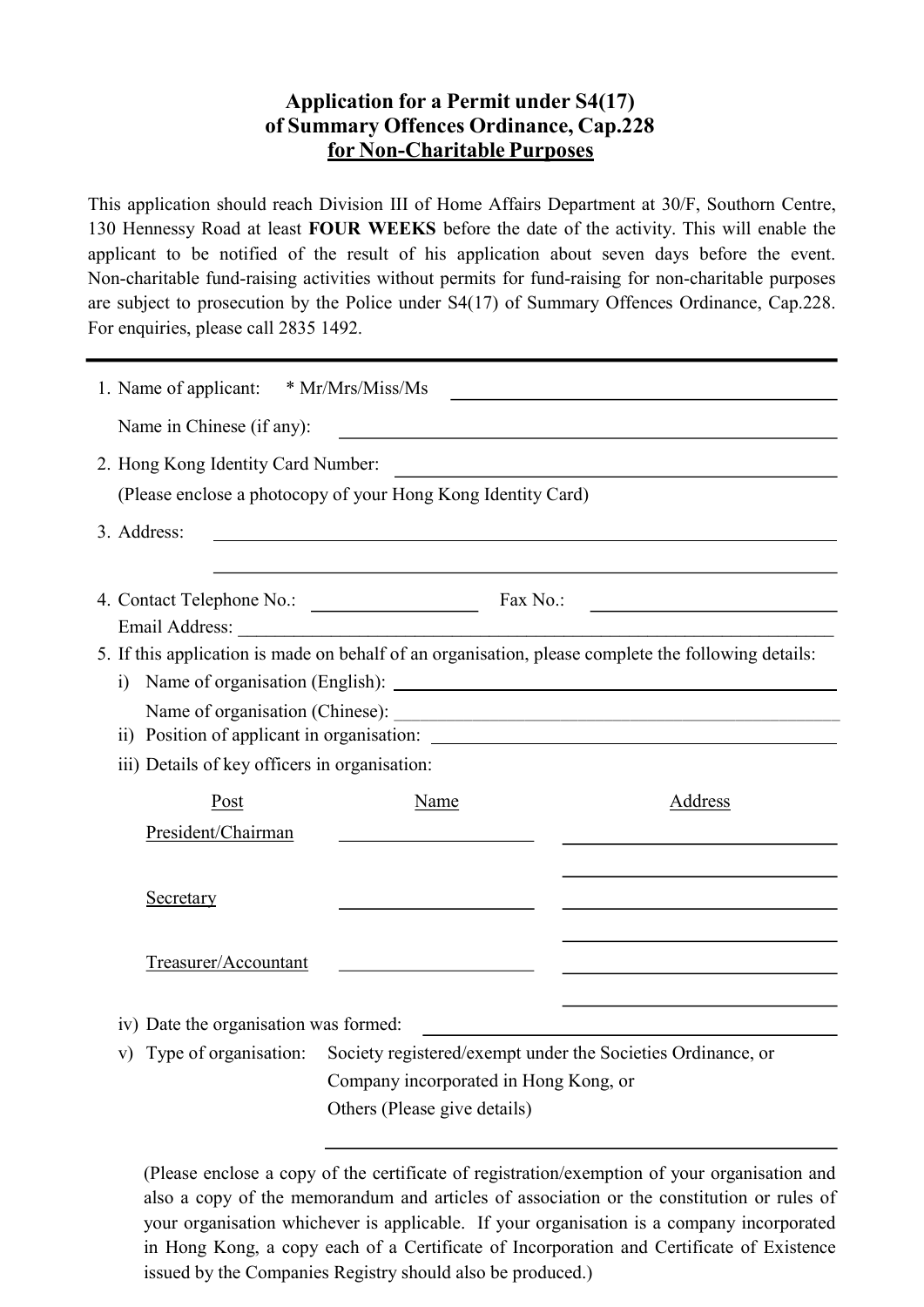- 6. If the money raised is intended to benefit another organisation, please complete the following details:
	- i) Name of organisation (English): Name of organisation (Chinese):
	- ii) Relationship between applicant and that organisation:

### iii) Details of key officers in that organisation:

| Post                                  | Name                                                                                 | Address |
|---------------------------------------|--------------------------------------------------------------------------------------|---------|
| President/Chairman                    |                                                                                      |         |
|                                       |                                                                                      |         |
| Secretary                             |                                                                                      |         |
|                                       |                                                                                      |         |
| Treasurer/Accountant                  |                                                                                      |         |
|                                       |                                                                                      |         |
| iv) Date the organisation was formed: |                                                                                      |         |
|                                       | v) Type of organisation: Society registered/exempt under the Societies Ordinance, or |         |
|                                       | Company incorporated in Hong Kong, or                                                |         |
|                                       | Others (Please give details)                                                         |         |
|                                       |                                                                                      |         |

(Please enclose a copy of the certificate of registration/exemption of the organisation and also a copy of the memorandum and articles of association or the constitution or rules of the organisation whichever is applicable. If the organisation is a company incorporated in Hong Kong, a copy each of a Certificate of Incorporation and Certificate of Existence issued by the Companies Registry should also be produced.)

- vi) Has the organisation given consent to the activity being organised by you?  $* \underline{Yes} / No$
- 7. If the applicant is making this application as an individual, please complete the following details:
	- i) Date and place of birth:
	- ii) Length of residence in Hong Kong:
	- iii) Are you a permanent resident of Hong Kong?  $* \underline{Yes / No}$

 $\overline{2}$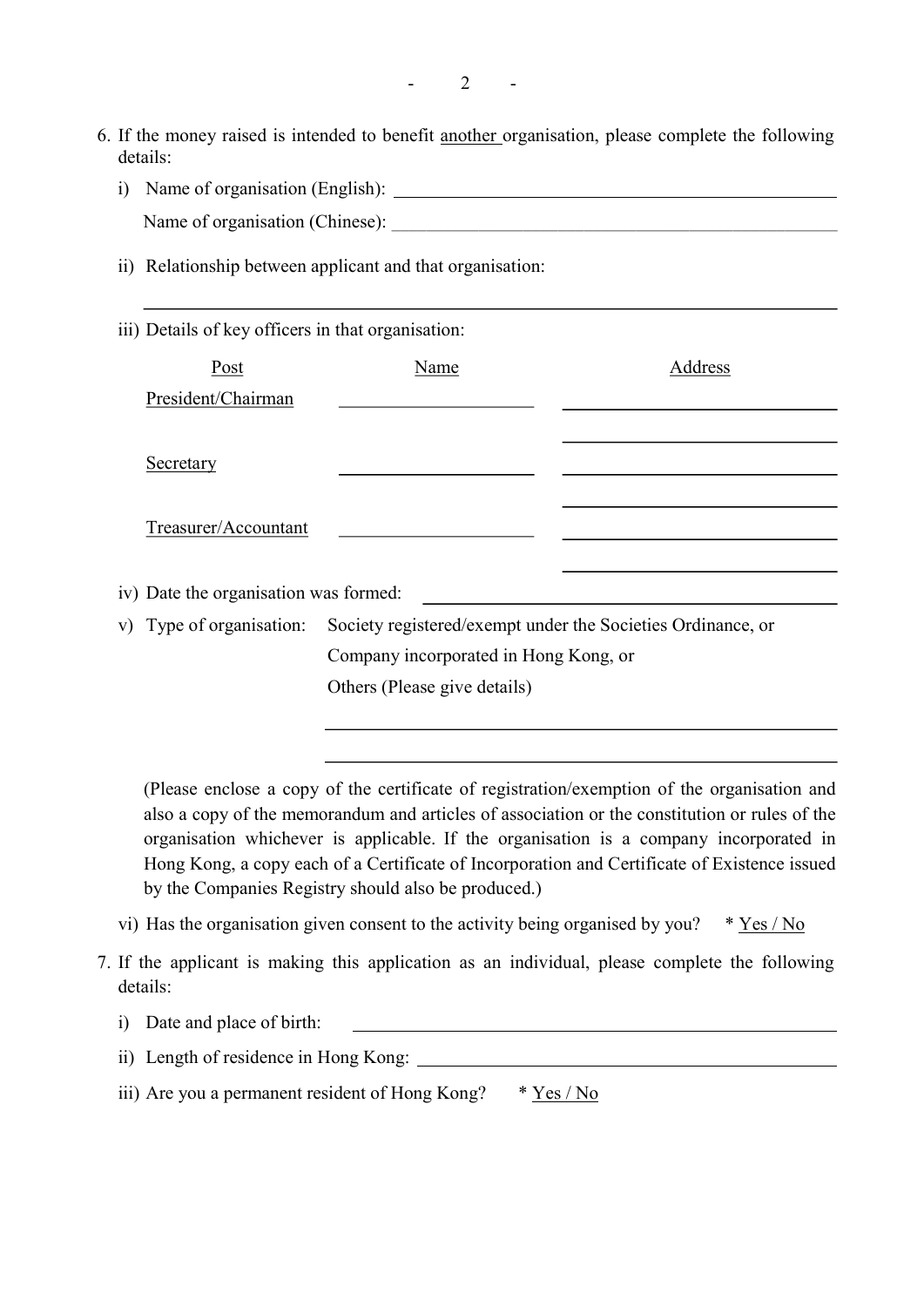| - |
|---|
|---|

|     | $8.$ $\rightarrow$ Intended use of money to be collected: $\sqrt{\phantom{a}}$                                                                                                                                                                                                                                                                                                                                                                                                                                                                                                                                                                                                                                                                                                                       |
|-----|------------------------------------------------------------------------------------------------------------------------------------------------------------------------------------------------------------------------------------------------------------------------------------------------------------------------------------------------------------------------------------------------------------------------------------------------------------------------------------------------------------------------------------------------------------------------------------------------------------------------------------------------------------------------------------------------------------------------------------------------------------------------------------------------------|
|     | 9. $\rightarrow$ Format of the activity:                                                                                                                                                                                                                                                                                                                                                                                                                                                                                                                                                                                                                                                                                                                                                             |
|     | 10. $\rightarrow$ Method for money collection (note):<br><u> 1980 - Jan Samuel Barbara, margaret eta idazlea (h. 1980).</u>                                                                                                                                                                                                                                                                                                                                                                                                                                                                                                                                                                                                                                                                          |
|     |                                                                                                                                                                                                                                                                                                                                                                                                                                                                                                                                                                                                                                                                                                                                                                                                      |
|     | (Note: To ensure a fair distribution of venues, dates and frequency of fund-raising among<br>all potential applicants, there could be a restriction on the number of days approved,<br>depending on prevailing circumstances.)                                                                                                                                                                                                                                                                                                                                                                                                                                                                                                                                                                       |
| 13. | Has permission to use venue been secured? * Yes / No / Under application / Not applicable<br>(If the venues are in open public places, please give exact locations and enclose layout plan.<br>Please also indicate where furniture (e.g. table) will be placed, if appropriate.)<br>+ If approval is given to this application, the permit issued will specify the details given in<br>these items. It will therefore be to the applicant's own advantage to plan the activity<br>carefully, so as to avoid the need to seek fresh approval later on as a result of any changes<br>to the above details.<br>Details of previous S4(17) application(s) to the Secretary for Home and Youth Affairs by<br>the applicant, or the organisations named in $5(i)$ and $6(i)$ above, or any of the persons |
|     | named in 5(iii) and 6(iii) above:<br>Name of Applicant<br>Date of Application<br><b>Approved or Rejected</b>                                                                                                                                                                                                                                                                                                                                                                                                                                                                                                                                                                                                                                                                                         |

 $\overline{\phantom{0}}$ 

- -

L.

a.

 $\overline{\phantom{a}}$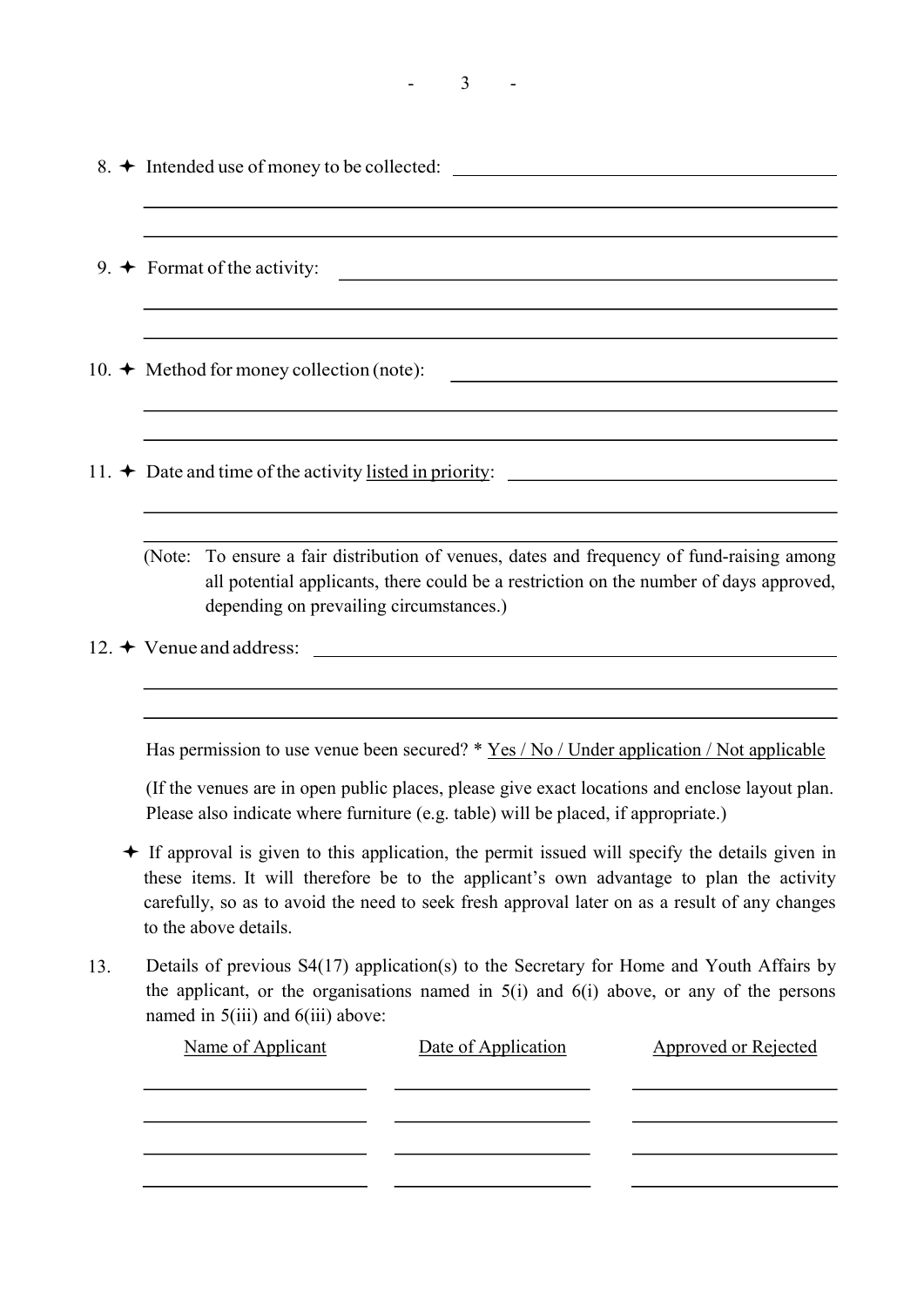14. State here any additional information which the applicant wishes to provide in support of this application (e.g. reasons for requesting that the administrative guidelines or licensing conditions for the issue of permit be waived in whole or in part.)

I declare that to the best of my knowledge and belief, the information supplied by me in this form is true and correct.

Signed :

(Applicant)

(Chop of organisation, if applicable) Date :

\* Delete where applicable

(If there is not enough space in this form for the filling in of the required information, the applicant may provide details on a separate sheet of paper and attach it to the form.)

Note: If the activities concerned involve hawking in public places, please seek advice from the Food and Environmental Hygiene Department (Tel: 2867 5935) as to whether a temporary hawker licence is required.

July 2022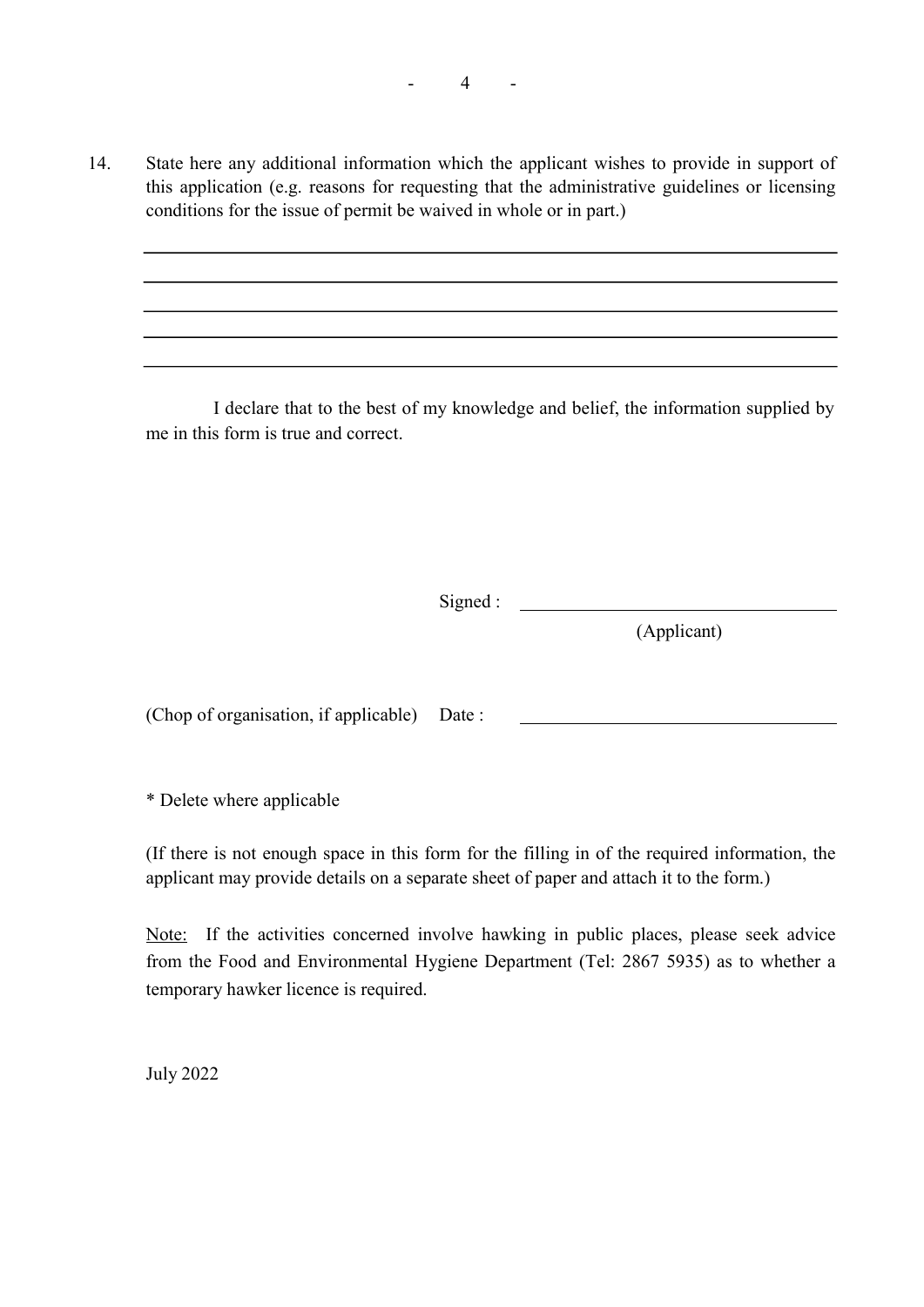## 5 Statement of Purpose

### Purpose of Collection

The personal data provided by means of this form will be used by Home Affairs Department for the purpose of:

"to exercise functions on fund-raising activities for non-charitable purposes"

### Classes of Transferees

2. The personal data you provided by means of this form may be disclosed to other Government bureaux, departments and relevant persons and bodies for the purposes mentioned in paragraph 1 above.

### Access to personal data

3. You have a right of access and correction with respect to personal data as provided for in sections 18 and 22 and principle 6 of Schedule 1 of the Personal Data (Privacy) Ordinance. Your right of access includes the right to obtain a copy of your personal data provided by this form.

### Enquiries

4. Enquiries concerning the personal data collected by means of this form, including the making of access and corrections, should be addressed to:

Executive Officer Home Affairs Department Tel. No. : 2835 1492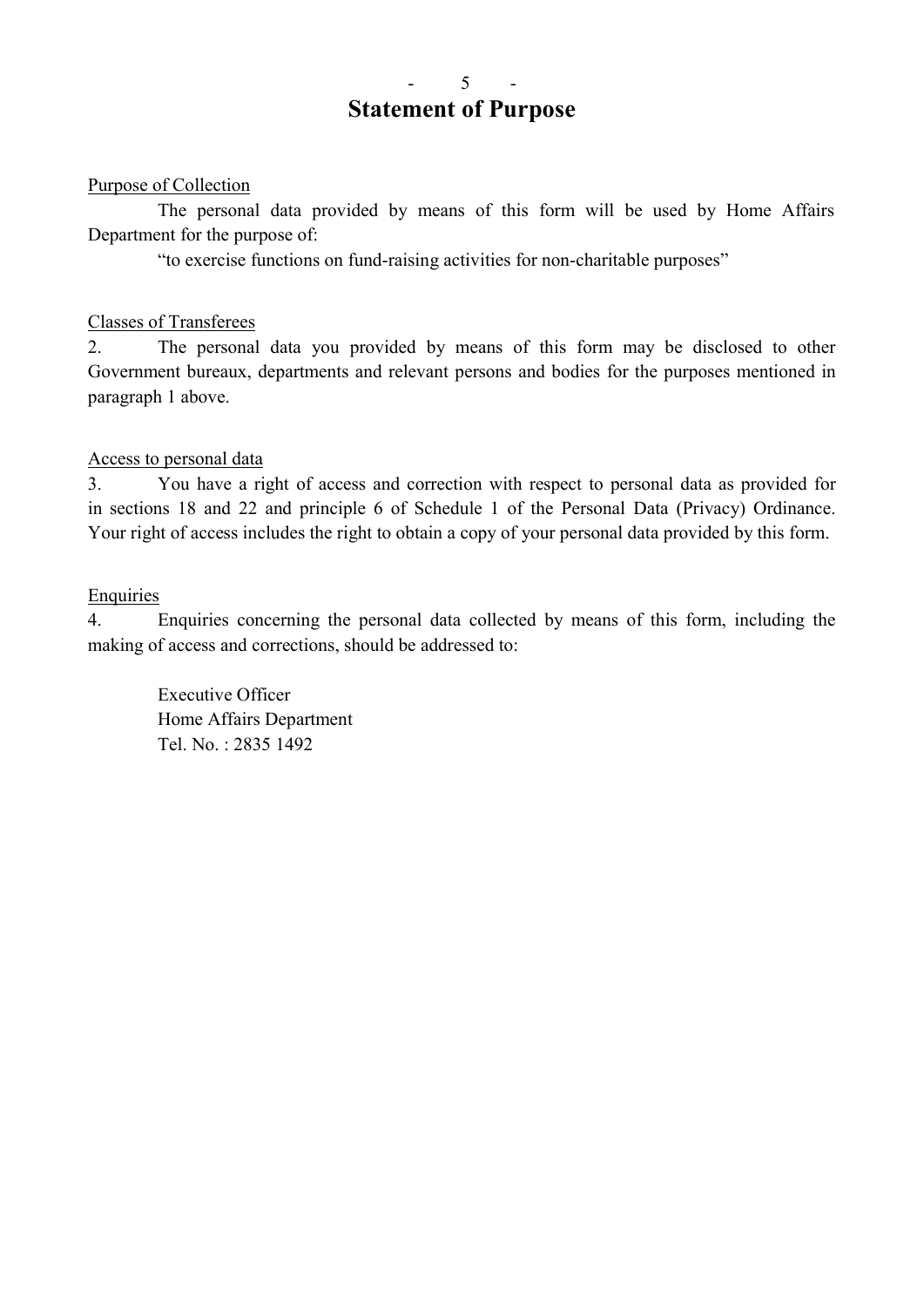# Administrative Guidelines and Licensing Conditions for the issue of Public Fund-raising Permits for Non-Charitable Purposes

Applications for permission under Section 4(17) of the Summary Offences Ordinance (Cap.228) to raise funds by collection of money or sale or exchange for donations of badges, tokens or similar articles in a public place should, where the funds are to be used for a charitable purpose, be referred to the Director of Social Welfare. Where the funds are to be used for any other purpose, such applications should be referred to the Secretary for Home and Youth Affairs.

Non-charitable fund- raising activities without permits for fund- raising for non-charitable purposes are subject to prosecution by the Police under S4(17) of Summary Offences Ordinance, Cap.228.

#### A. Administrative Guidelines for Consideration

When considering an application for a public fund-raising permit under section 4(17) of the Summary Offences Ordinance, the Secretary for Home and Youth Affairs will normally wish to be satisfied that -

- (i) the organisation or group on behalf of which the permit is sought, and the organisation or group to benefit from the collection if different, are, where applicable, properly registered under the laws of Hong Kong;
- (ii) if the applicant is an individual, he should be aged 21 or above, and should either be a permanent resident of Hong Kong within the meaning of the Immigration Ordinance, or have been ordinarily resident in Hong Kong for a minimum of seven years;
- (iii) the funds collected will be used for purposes which would contribute directly or indirectly to the development of representative government in Hong Kong;
- (iv) the fund-raising activity will not cause public order and public safety problems, and will not cause nuisance or harassment to the general public;
- (v) the fund-raising activity should not be held on a morning which is a "flag day" approved by the Director of Social Welfare unless it is to be held in a confined public place;
- (vi) the fund-raising activity should not be held at the same time and in the same venue or its vicinity as a charitable fund-raising activity;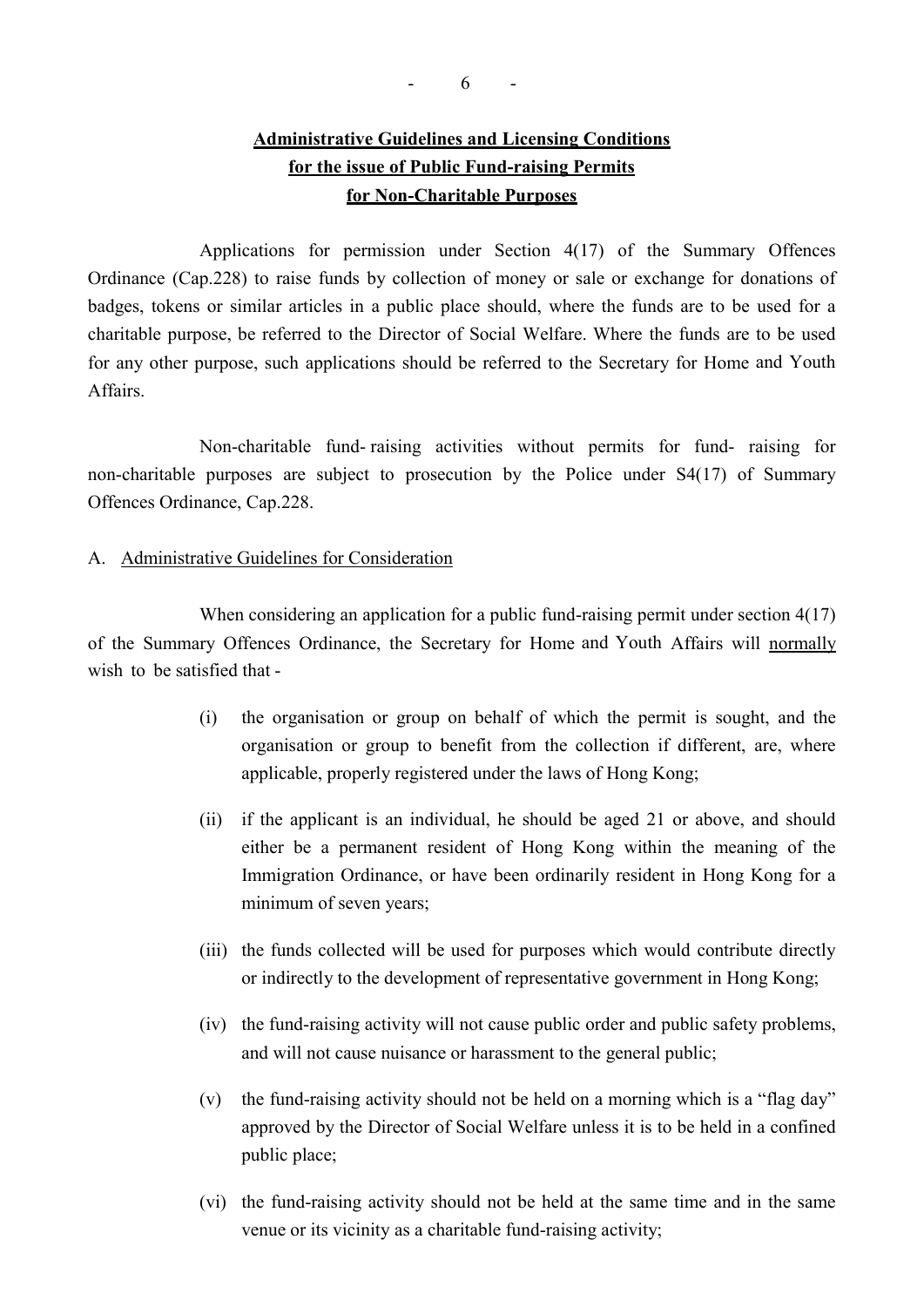- (vii) there will be no more than one non-charitable fund-raising activity in the same venue or its vicinity on the same day except where the activities are organised by the same applicant;
- (viii) there will be a fair distribution of venues, dates and frequency of fund-raising among all potential applicants. The number of non-charitable fund-raising activities by the same person or organisation will not be excessive so as to avoid undue inconvenience to the public. As a general rule, each approved activity should not last for more than five days in any two consecutive weeks and that each applicant (by an individual or an organisation) would not be allowed to conduct more than 20 fund-raising activities within a 12-month period. For an activity to be conducted in more than one location, a permit will be required for each location; and
- (ix) the permittee who had breached the conditions stipulated in the permit last granted would not be considered for a new permit unless explanations/justifications have been provided to the satisfaction of the Secretary for Home and Youth Affairs.

Each application will be considered on its own merits having regard to the above administrative guidelines.

#### B. Licensing Conditions

The following conditions will normally be imposed if an application is approved -

- (i) permission must have been obtained or is likely to be forthcoming from the relevant authorities, including the authority responsible for the management of the venue(s), for the fund-raising activity to be held;
- (ii) the funds collected will not be used to finance any profit-making ventures or activities;
- (iii) the funds collected will be used only in Hong Kong;
- (iv) no person will benefit improperly from the collection;
- (v) the permission given for the fund-raising activity is only valid for the details specified in the permit. If there are any changes to such details, the approval of the Secretary for Home and Youth Affairs will be required;
- (vi) the permission given for the fund-raising activity will become null and void if the funds collected are used for purposes other than those specified in the permit;